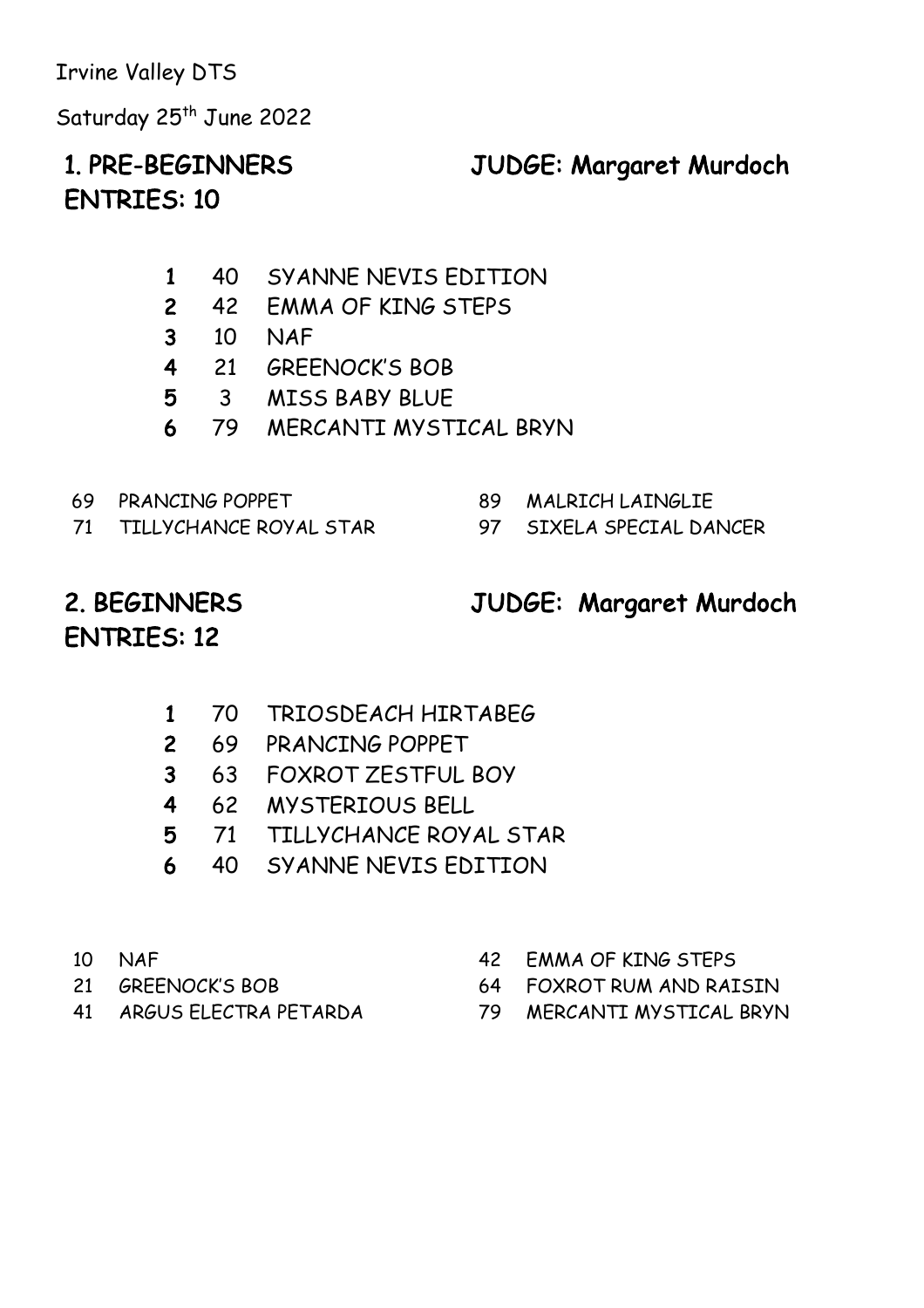Saturday 25<sup>th</sup> June 2022

### ENTRIES: 38

#### 3. NOVICE JUDGE: Christine McSeveney

- 1 41 ARGUS ELECTRA PETARDA
- 2 75 SAPPHIRE EXPRESSION
- 3 34 LEXIELINE LUSHALICIOUS
- 4 94 BOTTLE OF SMOKE
- 5 9 CHARLOATS DEVIL IN DISGUISE
- 6 18 STAFFSTYLE'S BELIEVE IT OR NOT
- 1 SYANNE LUNAR EDITION AT ALIKIR 55 SUMMER OF XANDRAS
- 
- 
- 
- 
- 
- 
- 
- 
- 29 SIXELA SURPRISE EDITION 81 SKYE DIDALIAIDO
- 
- 
- 
- 
- 
- 
- 
- 2 GLENSMODAN WASA 57 SIXELA RETURN TO OZ
- 11 MY JET PACK 58 SARKAM BLACK VELVET
- 13 AVONBANK DESIGNED TO RAZZLE 60 FREEBIRDS DEXTER MEANT TO BE
- 19 STAFFSTYLE'S BONNY WEE LASS 67 ARIOMCHIC STARLITE EXPRESS
- 20 JOGOS RENINA'S BOY ARRAN 73 LOOK NO BLU MOON IN THE SKY
- 26 DIAMOND DICE SKYE 74 LOOK NO BEAR NECESSITY
- 27 LOLA BLACK STAR 76 ALFIE THE IMPOSSIBLE DREAM
- 28 JILJAMIE DIAMOND GIRL 78 TERANNOS END GAME
	-
- 33 EASTERDALES STAR GAZER 83 PRYSHEAD HAMISH OF LANARK
- 43 STEELRIVER MAVRO BEACH OF ACKTIM 84 RANNALEROCH CHILACA AT APPLECREEK
- 45 NATICA DREAM GIRL 85 SYANNE DADDY'S DREAM EDITION
- 48 SHOTLEY LILI WEN FACH 88 FIRETOUCH RED LETTER DAY
- 52 OH LA LA LIA 96 CAINS A MYSTERY
- 53 LOCHEIL BLUEBERRY 98 SEAVALL BETSY AT RAINWAY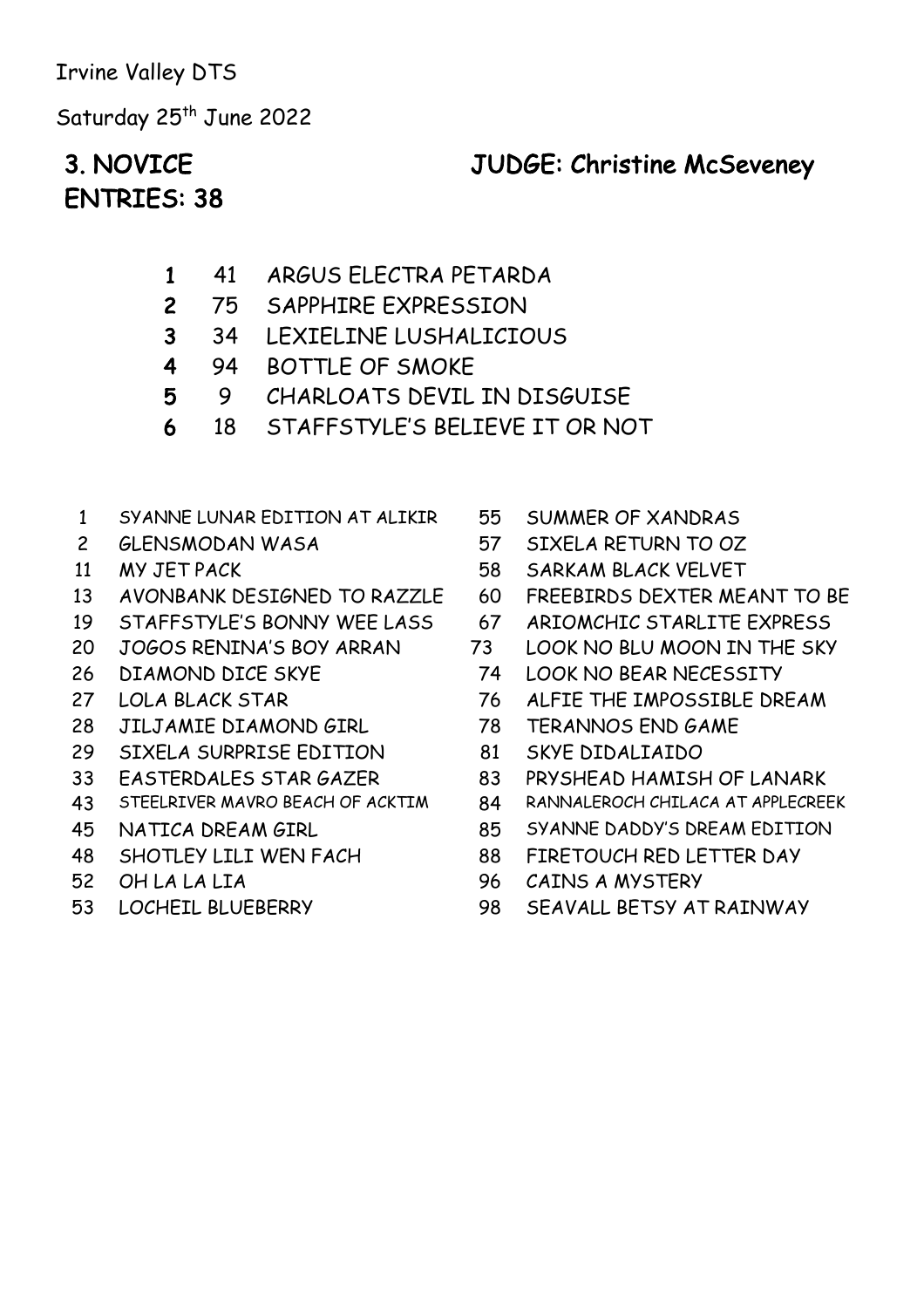Saturday 25<sup>th</sup> June 2022

### ENTRIES: 33

#### 4. CLASS A JUDGE: Neil Walton

- 1 73 LOOK NO BLU MOON IN THE SKY
- 2 19 STAFFSTYLE'S BONNY WEE LASS
- 3 83 PRYSHEAD HAMISH OF LANARK
- 4 98 SEAVALL BETSY AT RAINWAY
- 5 96 CAIN'S A MYSTERY
- 6 20 JOGOS REINA'S BOY ARRAN
- 1 SYANNE LUNAR EDITION AT ALIKIR 60 FREEBIRDS DEXTER MEANT TO BE
- 
- 
- 
- 17 SIXELA SILKIE LEGACY 77 UNZEZI ROCKY BAY
- 18 STAFFSTYLE'S BELIEVE IT OR NOT 78 TERANNOS END GAME
- 
- 
- 34 LEXIELINE LUSHALICIOUS 94 BOTTLE OF SMOKE
- 
- 
- 
- 
- 56 STANEBANK ARRANS PRINCESS
- 
- 5 SARKAM KEY TO THE DREAM 66 SIXELA HEIR TO BROCH TURACH
- 11 MY JET PACK 72 RUSKATH KINETIC IMAGE
- 12 ANI HAVE SOME FUN 75 SAPPHIRE EXPRESSION
	-
	-
- 26 DIAMOND DICE SKYE 80 JOGOS TINDLE SURPRISE
- 29 SIXELA SURPRISE EDITION 92 EASTERDALES THE ALCHEMIST
	-
- 35 ULTIMATE QUEST 95 ELMLEAS RIVER RASCAL
- 44 CANDLEWINDCARINA 99 TERANNOS RACING PULSE
- 47 DYKECROFT JESS 100 SARKAM KYGO REMIX
- 53 LOCHEIL BLUEBERRY 101 GREYLESS MATRIX TERANNOS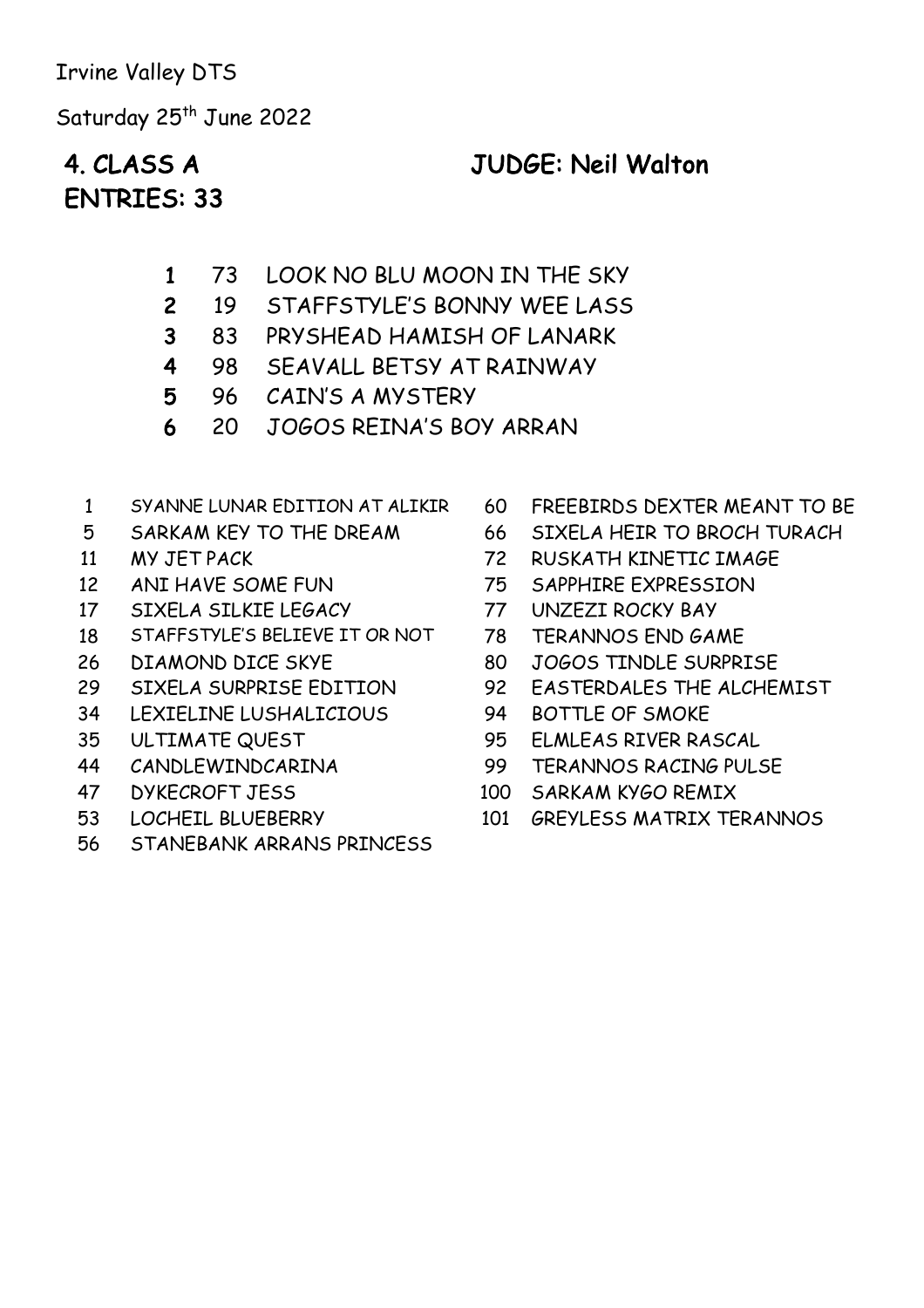Saturday 25<sup>th</sup> June 2022

### ENTRIES: 18

#### 5. CLASS B JUDGE: Barbara Elder

- 1 5 SARKAM KEY TO THE DREAM
- 2 56 STANEBANK ARRANS PRINCESS
- 3 17 SIXELA SILKIE LEGACY
- 4 77 UNZEZI ROCKY BAY
- 5 35 ULTIMATE QUEST
- 6 100 SARKAM KYGO REMIX
- 
- 25 BANNETSTANE SON OF ANARCHY 66 SIXELA HEIR TO BROCH TURACH
- 31 JOGOS SPECIAL DREAM 74 LOOK NO BEAR NECESSITY
- 
- 
- 59 BANDAITCH SHEP IN DISGUISE 95 ELMLEAS RIVER RASCAL
- 12 ANI HAVE SOME FUN 65 JODAME FANTASTIC BOY
	-
	-
- 47 DYKECROFT JESS 87 SIXELA KOSMIC KILLIE
- 54 HARLEQUIN XANDRAS 91 JOGOS ON AN IMPULSE
	-

#### 6. CLASS C ENTRIES: 15

#### JUDGE: Francis Herron

- 1 38 TRAIGH ETU KOOKOO SINT
- 2 65 JODAME FANTASTIC BOY
- 3 87 SIXELA KOSMIC KILLIE
- 4 32 JOGOS STAR CRUZER
- 5 59 BANDAITCH SHEP IN DISGUISE
- 6 25 BANNETSTANE SON OF ANARCHY
- 
- 6 SARKAM A STAR IS BORN 51 LORNCREST ONE TO BE
- 
- 
- 39 OKINA KITAI APIO
- 4 CHARNCROFT CORNCRAKE 46 SIXELA MAD HATTER AT XANDRAS
	-
- 8 OPALIA TINTAGLIA 68 SIXELA DARK SECRET
- 22 SYANNE FUTURE EDITION 82 SYANNE FESTIVE EDITION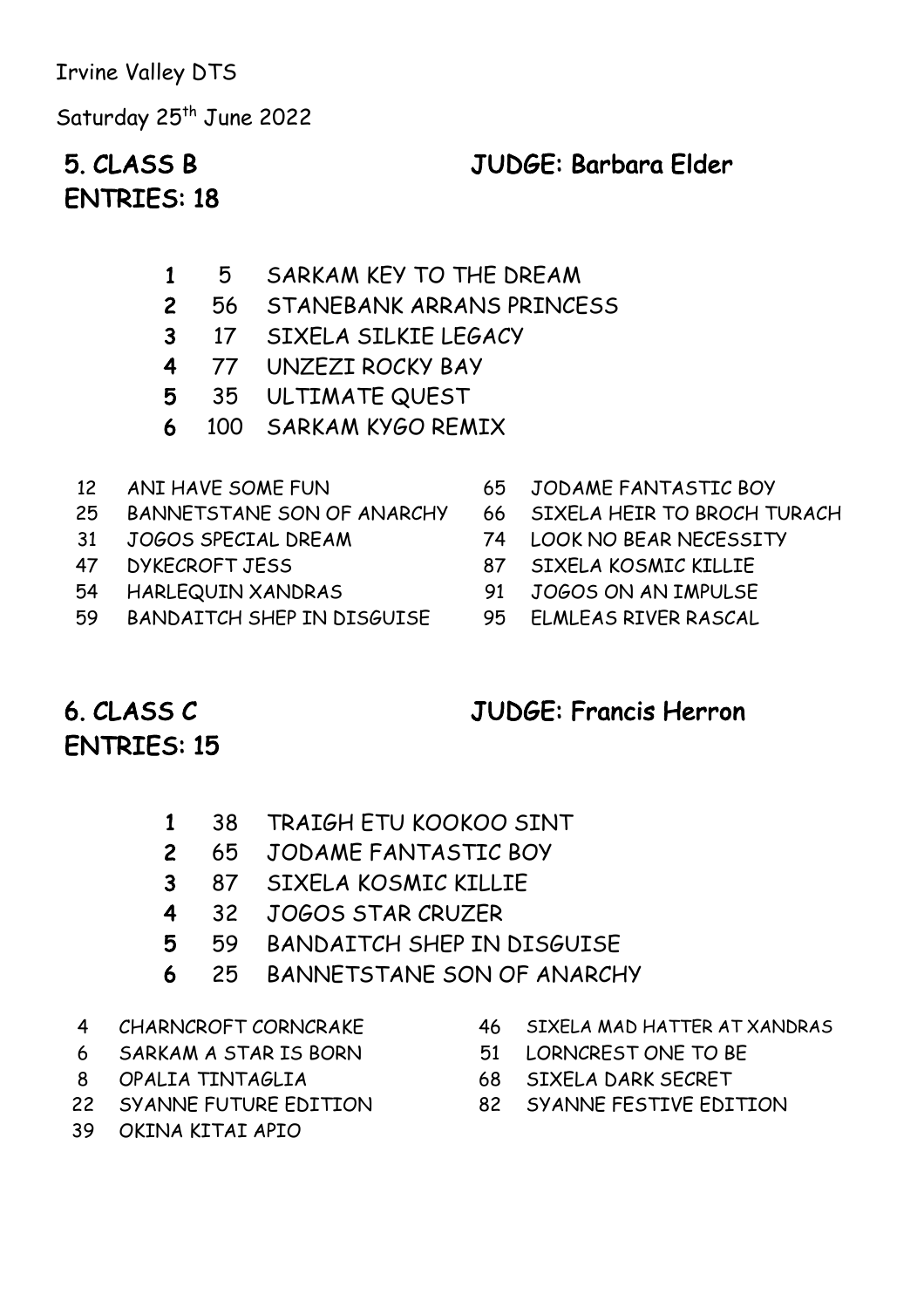Sunday 26<sup>th</sup> June 2022

#### 7. PRE-BEGINNERS JUDGE: Doreen Bidgood

### ENTRIES: 10

- 1 69 PRANCING POPPET
- 2 7 HELEN'S BAILEY BOY
- 3 15 YSABLKID KISS ME DOPHIE
- 4 49 ADVENTURES WITH ISLA
- 5 71 TILLYCHANCE ROYAL STAR
- 6 79 MERCANTI MYSTICAL BRYN

| 16 LORICS RIO MIDNIGHT THUNDER 89 MALRICH LAINGLIE |                          |
|----------------------------------------------------|--------------------------|
| 50 SKEEKS McGEEKS (NAF)                            | 97 SIXELA SPECIAL DANCER |

#### 8. BEGINNERS JUDGE: Doreen Bidgood

### ENTRIES: 13

- 1 16 LORICS RIO MIDNIGHT THUNDER
- 2 41 ARGUS ELECTRA PETARDA
- 3 50 SKEEKS McGEEKS (NAF)
- 4 64 FOXROT RUM AND RAISIN
- 5 14 LORICS RIA MIDNIGHT MAGIC
- 6 89 MALRICH LAINGLIE
- 
- 
- 
- 69 PRANCING POPPET
- 7 HELEN'S BAILEY BOY 70 TRIOSDEACH HIRTABEG
- 49 ADVENTURES WITH ISLA 71 TILLYCHANCE ROYAL STAR
- 63 FOXROT ZESTFUL BOY 79 MERCANTI MYSTICAL BRYN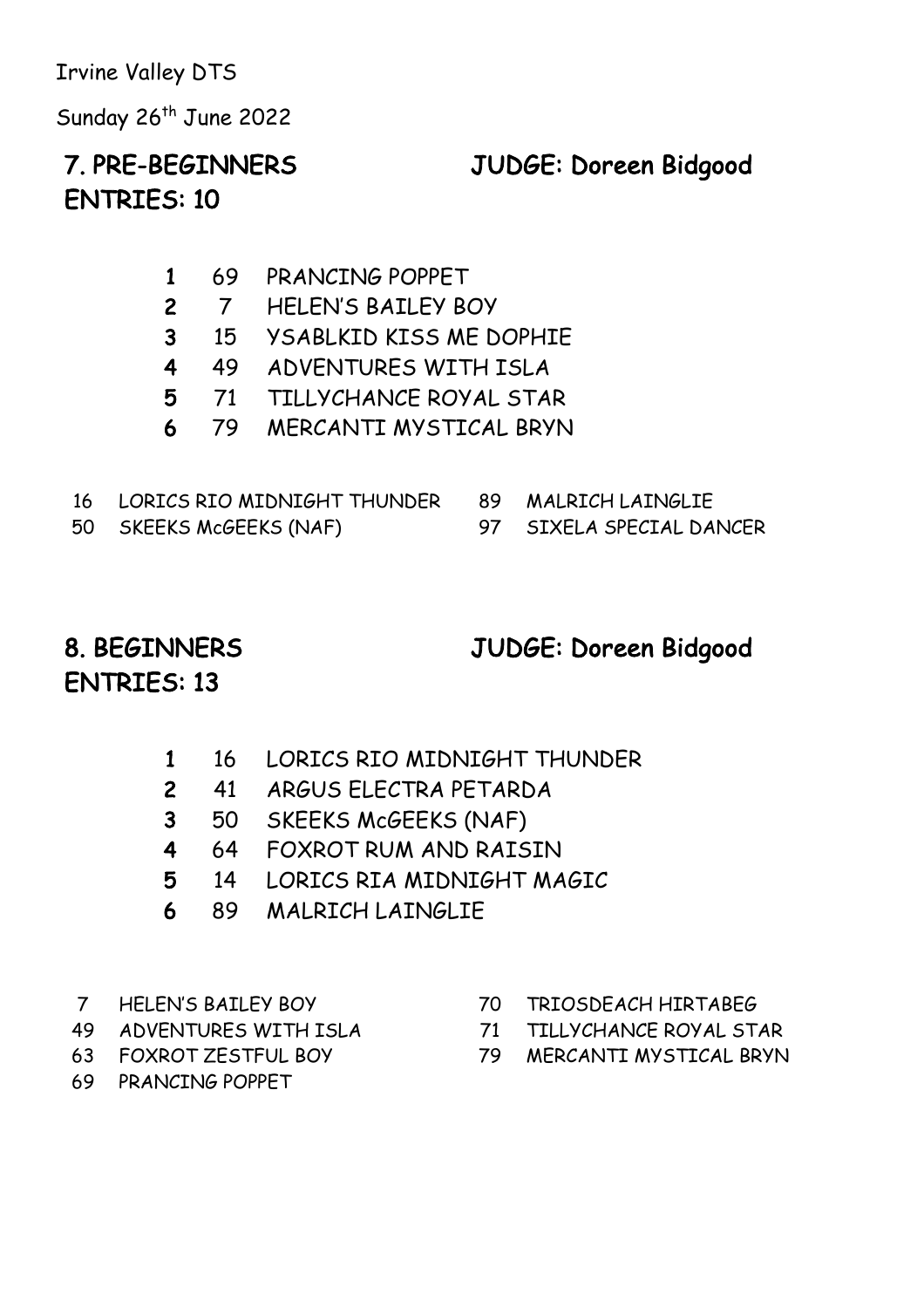Sunday 26<sup>th</sup> June 2022

## ENTRIES: 33

9. NOVICE JUDGE: Jeremy Watret

- 1 45 NATICA DREAM GIRL
- 2 11 MY JET PACK
- 3 48 SHOTLEY LILI WEN FACH
- 4 76 ALFIE THE IMPOSSIBLE DREAM
- 5 55 SUMMER OF XANDRAS
- 6 13 AVONBANK DESIGNED TO RAZZLE
- 9 CHARLOATS DEVIL IN DISGUISE 58 SARKAM BLACK VELVET
- 18 STAFFSTYLE'S BELIEVE IT OR NOT 60 FREEBIRDS DEXTER MEANT TO BE
- 20 JOGOS RENINA'S BOY ARRAN 61 KAMAZE FIRE DANCE
- 
- 
- 
- 28 JILJAMIE DIAMOND GIRL 81 SKYE DIDALIAIDO
- 
- 
- 
- 37 NATICA EXTREME DIVA 94 BOTTLE OF SMOKE
- 41 ARGUS ELECTRA PETARDA 96 CAINS A MYSTERY
- 
- 57 SIXELA RETURN TO OZ
- 
- 
- 
- 23 SARKAM PUSH THE BUTTON 67 ARIOMCHIC STARLITE EXPRESS
- 26 DIAMOND DICE SKYE 75 SAPPHIRE EXPRESSION
- 27 LOLA BLACK STAR 78 TERANNOS END GAME
	-
- 29 SIXELA SURPRISE EDITION 83 PRYSHEAD HAMISH OF LANARK
- 33 EASTERDALES STAR GAZER 85 SYANNE DADDY'S DREAM EDITION
- 34 LEXIELINE LUSHALICIOUS 88 FIRETOUCH RED LETTER DAY
	-
	-
- 53 LOCHEIL BLUEBERRY 98 SEAVALL BETSY AT RAINWAY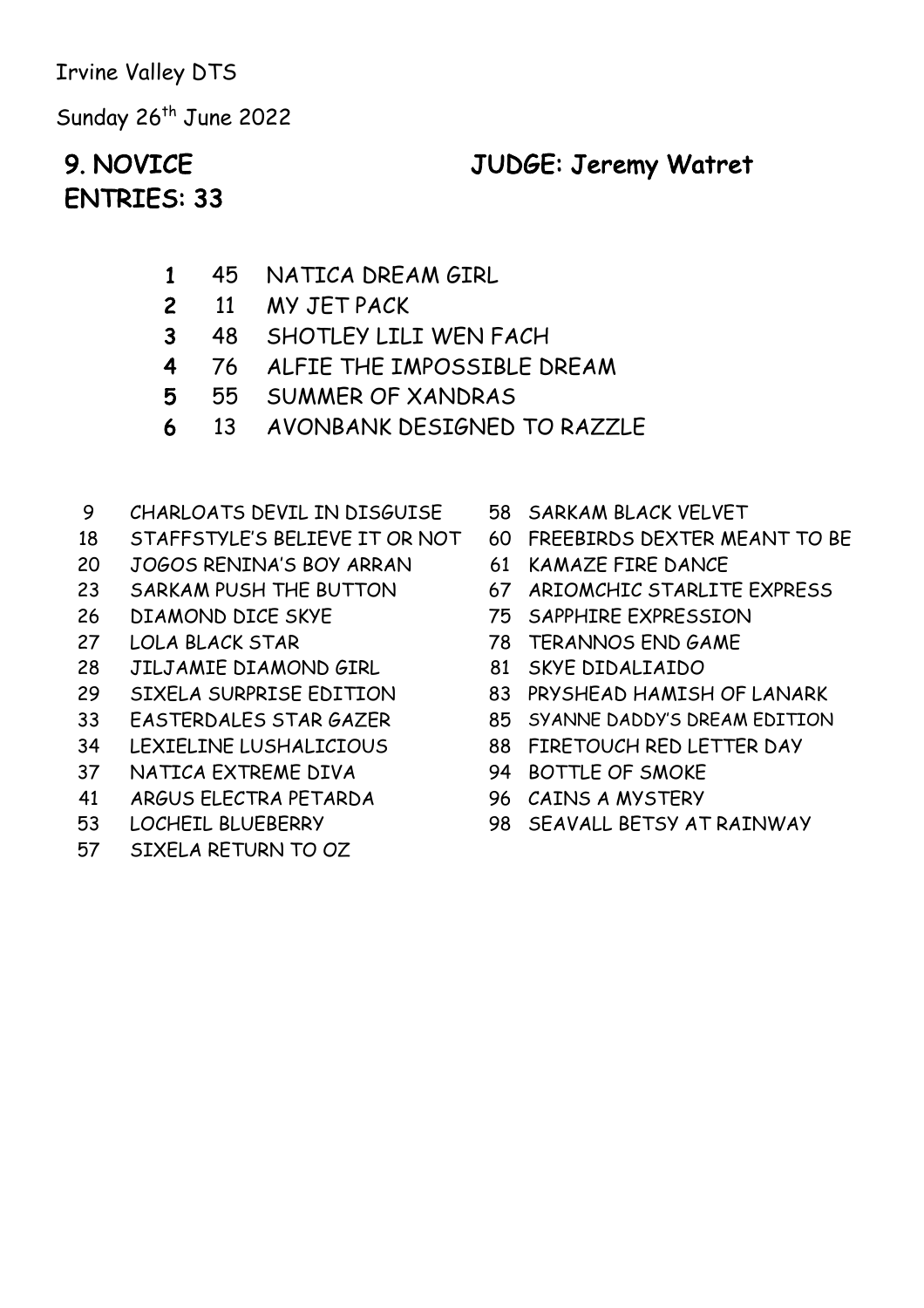Sunday 26<sup>th</sup> June 2022

### ENTRIES: 30

#### 10. CLASS A JUDGE: Penney Crowe

- 1 26 DIAMOND DICE SKYE
- 2 29 SIXELA SURPRISE EDITION
- 3 60 FREEBIRDS DEXTER MEANT TO BE
- 4 92 EASTERDALES THE ALCHEMIST
- 5 53 LOCHEIL BLUEBERRY
- 6 78 TERANNOS END GAME
- 5 SARKAM KEY TO THE DREAM 72 RUSKATH KINETIC IMAGE
- 
- 
- 
- 20 JOGOS REINA'S BOY ARRAN 93 JOGOS I HAVE A DREAM
- 30 GACH DILEAS GU DEIREADH 94 BOTTLE OF SMOKE
- 34 LEXIELINE LUSHALICIOUS 95 ELMLEAS RIVER RASCAL
- 35 ULTIMATE QUEST 96 CAINS A MYSTERY
- 36 MANANNANS HONDA LEGENDS 98 SEAVALL BETSY AT RAINWAY
- 
- 
- 56 STANEBANK ARRANS PRINCESS 101 GREYLESS MATRIX TERANNOS
- 
- 11 MY JET PACK 75 SAPPHIRE EXPRESSION
- 12 ANI HAVE SOME FUN 80 JOGOS TINDLE SURPRISE
- 17 SIXELA SILKIE LEGACY 83 PRYSHEAD HAMISH OF LANARK
	-
	-
	-
	-
	-
- 44 CANDLEWINDCARINA 99 TERANNOS RACING PULSE
- 47 DYKECROFT JESS 100 SARKAM KYGO REMIX
	-